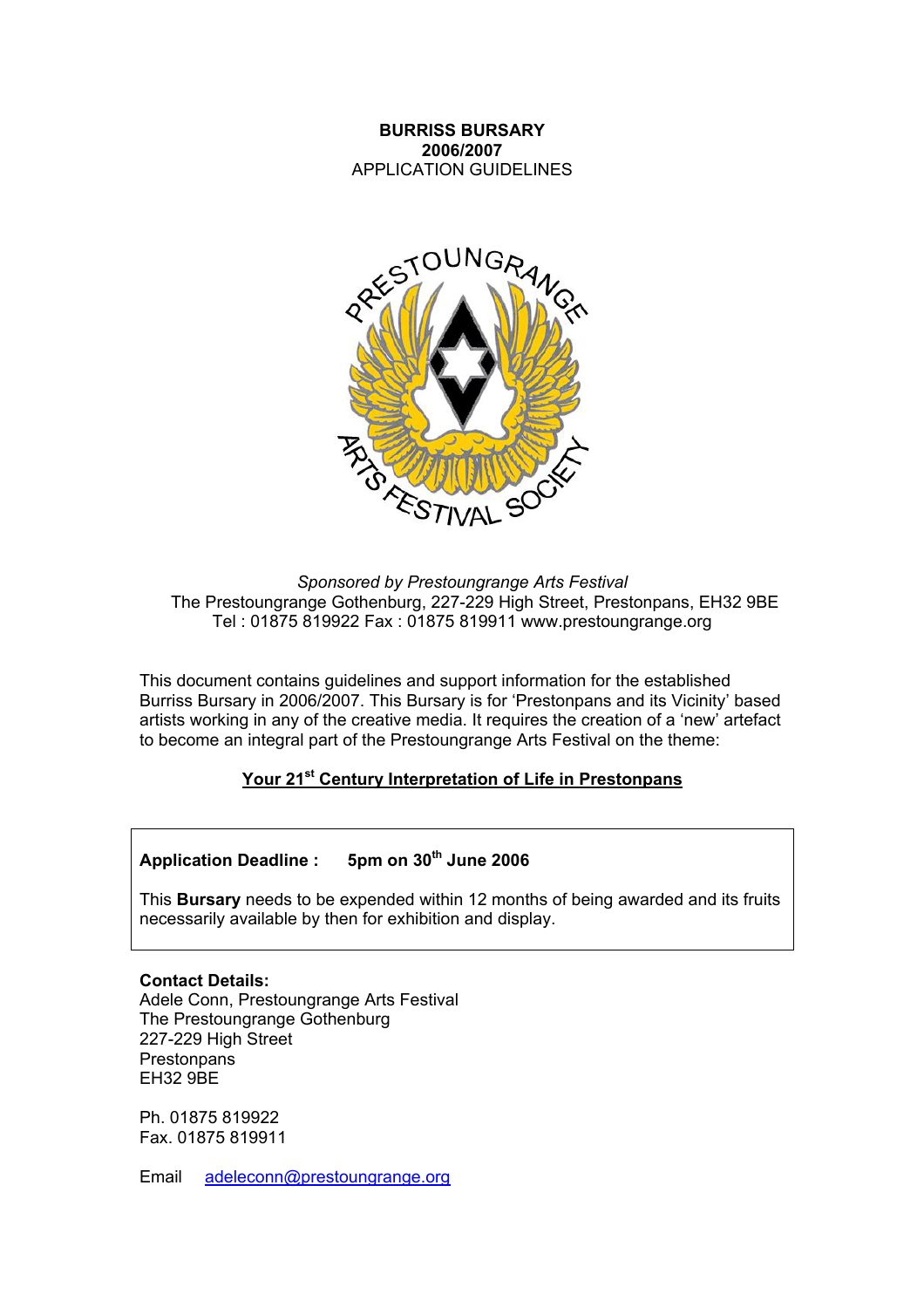#### **1. GENERAL INTRODUCTION**

#### **1.1 Who we are**

The Prestoungrange Arts Festival is sponsored by the Baron Courts of Prestoungrange and Dolphinstoun, a Scottish Charity. It seeks in as many ways as possible to share the history and create the future of the town through the Arts. This includes historical murals, many of them situated along the foreshore at Prestonpans.

The work is led by a team of Scottish historians and distinguished artists including Anne Marie Allan, Andrew Crummy, Tom Ewing and Jim Forester.

Prestoungrange Arts Festival has been current since 1998 and is now housed in The Prestoungrange Gothenburg at Prestonpans, itself a fine historical example of the arts and crafts movement. Visit our website @ [www.prestoungrange.org](http://www.prestoungrange.org/)

#### **1.2 The Creation of the Burriss Bursary**

Although Jeannette Marguerite Burriss was born in Scotland in 1911, she spent the first few years of her life in South Africa with her parents. After the break-up of her parents' marriage she settled in Prestonpans with her mother, who had by then remarried.

Jeannette loved to read about all aspects of the past particularly Scottish History. She compiled this splendid set of paintings, together with a brief history of the town's landmarks for her final year project at Preston Lodge School.

Madge Henderson, Jeannette's sister, was only a young girl at the time, but she remembers watching, fascinated, as Jeannette carefully covered the book in canvas, and placed a beautifully executed drawing of the Mercat Cross on the front.

The care and accuracy of the paintings in this wonderful piece of history show Jeannette's meticulous attention to detail, as does the beautiful script with which she adds the legends to each of her paintings. Each image speaks of Prestonpans, as it was, the town where she grew up, with its busy crooked streets, its pits and market gardens, bounded on one side by the Firth of Forth and on the other by gently rising farmland.

In the early 1930s, Jeannette qualified as a teacher at Moray House before continuing her studies at Edinburgh College of Art. Thereafter she taught for a few years in Galloway. After marriage and the birth of her son she and her young family went to South Africa to be reunited with Jeannette's father. Many years later her husband's health deteriorated, and the family returned to Scotland. Jeannette eventually taught in a small one-teacher school at Gilnockie, just outside the border town of Langholm. Here her love of art was rekindled, and most of her later paintings reflect her love of the rural landscape of Scotland and its people.

Jeannette Marguerite Cowan nee Burriss died in 1994

These images were kindly donated by Madge Henderson, resident of Prestonpans, whose husband, Robert Barnet Henderson is affectionately remembered as former Provost of the town.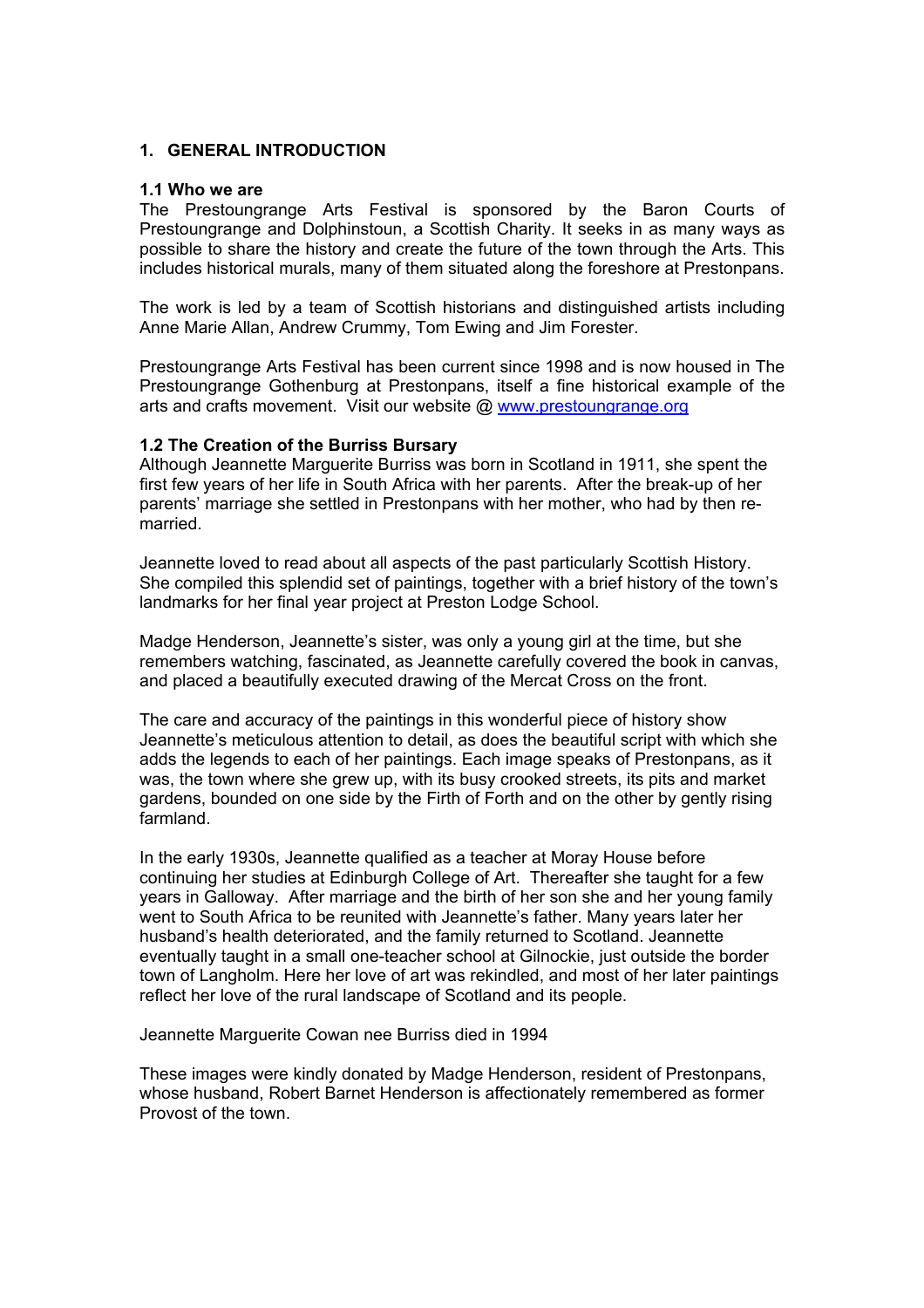# **2. ELIGIBILITY**

# **2.1 Who can apply?**

- Residents or arts students aged 18 or over now living in 'Prestonpans or Vicinity'
- Who are interested and potentially competent in the arts who wish to further their creative process or development in partnership with the Prestoungrange Arts Festival

# **2.2 Are collaborative projects eligible?**

Collaborative projects from individual artists working together are eligible and you should submit only one application for the collaborative project. One of the individuals involved will need to take the lead and have the named responsibility for managing the application

# **2.3 What is not eligible**

- Projects that are already underway
- This Bursary is not eligible as part of cross funding

# **3. CRITERIA**

The applicant's subject focus *must* encompass Prestonpans as this was both the focus of Jeannette Burriss' School Project and is the abiding focus of the Prestoungrange Arts Festival. An artefact to join the Prestoungrange Arts Festival must be created. The subject matter is completely open to your own interpretation as long as you can explain your use of medium and topic. The theme is simply:

**Your 21st Century interpretation of Life in Prestonpans** 

# **4. WHAT ARTFORMS ARE ELIGIBLE**

Two examples of your previous or current work (which shall be returned) must be submitted in order to help us evaluate your application e.g.

- Music (instrumental, vocal)
- Literature (creative writing, poetry)
- Visual Arts (painting, drawing, sculpture)
- Crafts (pottery, batik, stained glass)
- Other media (video, photography, web/internet)

### **5. SUPPORTING MATERIAL**

Submit your supporting material with brief descriptions of the proposed work. Make sure that all supporting material is clearly labelled. We will accept work on:

- CD or cassette(no longer than 3 minutes)
- Video/DVD (no longer than 15 minutes)
- CD-ROM (word programme)
- Canvas or paper (no larger than A1)
- Photography Images or 35mm slides

### **6. YOUR APPLICATION**

In your submission articulate your concept or ideas and how the Bursary will help you to further your creative process or development. You should include the ideas that are animating you at present and your work in general and what you would do with the Bursary. Explain how you would spend your time and money offered by this Bursary to develop your conceptual ideas practically.